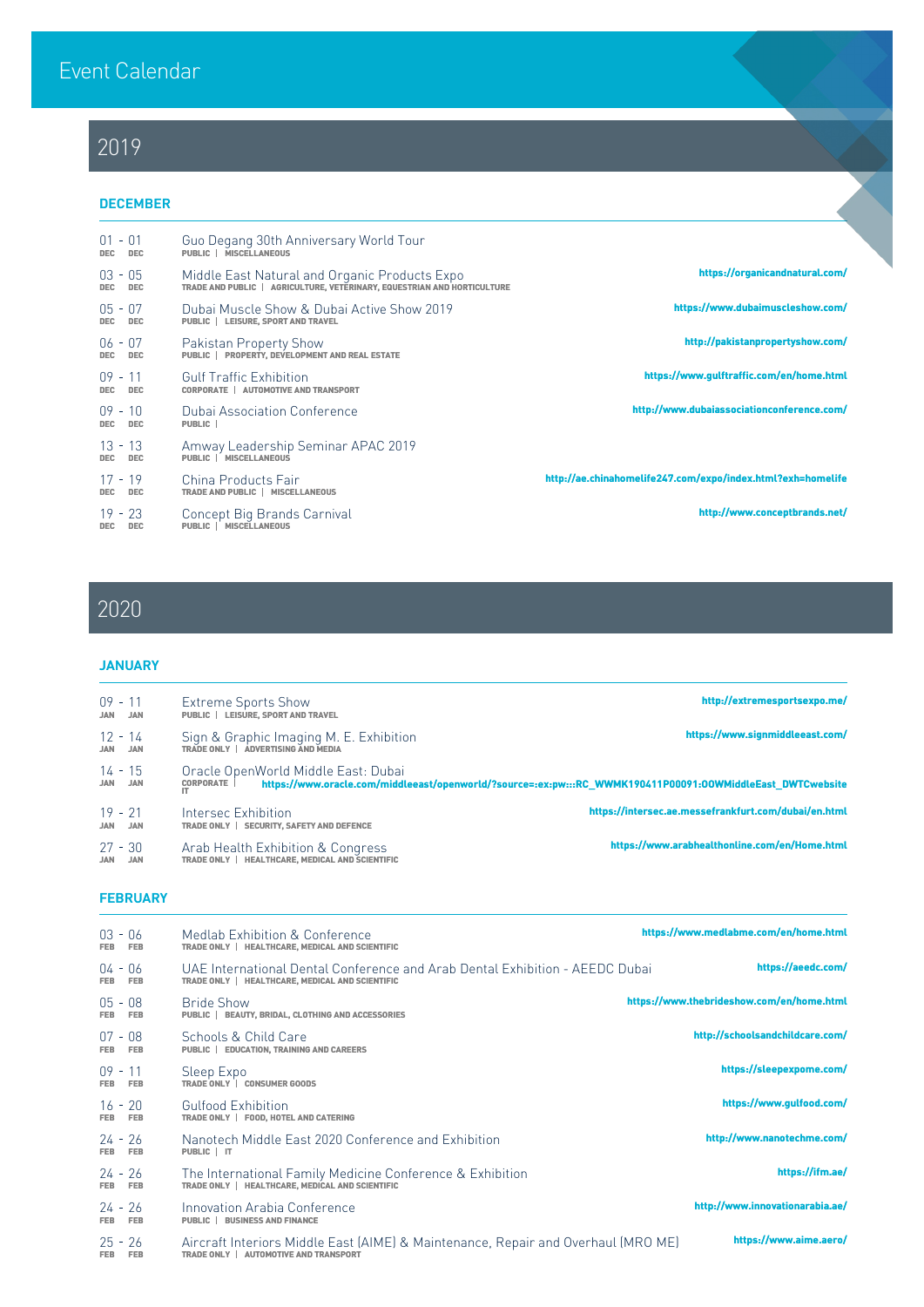## MARCH

| $25 - 27$<br>FEB FEB | GESS - Global Educational Supplies & Solutions<br>TRADE ONLY   EDUCATION, TRAINING AND CAREERS                                             | https://www.gessdubai.com/                                      |
|----------------------|--------------------------------------------------------------------------------------------------------------------------------------------|-----------------------------------------------------------------|
| 25 - 26<br>FEB FEB   | Middle East Rail<br>TRADE ONLY   AUTOMOTIVE AND TRANSPORT                                                                                  | https://www.terrapinn.com/exhibition/middle-east-rail/index.stm |
| 25 - 26<br>FEB FEB   | <b>Breakbulk Exhibition</b><br>TRADE ONLY   AUTOMOTIVE AND TRANSPORT                                                                       | https://www.middleeast.breakbulk.com/Home                       |
| $25 - 27$<br>FEB FEB | Dubai International Pharmaceuticals and Technologies Conference and Exhibition - DUPHAT<br>TRADE ONLY   HEALTHCARE, MEDICAL AND SCIENTIFIC | https://duphat.ae/                                              |

| $03 - 05$<br><b>MAR MAR</b> | Middle East Energy<br>TRADE ONLY   ENERGY AND ENVIRONMENT                                                                             | https://www.middleeast-energy.com/en/home.html                                   |
|-----------------------------|---------------------------------------------------------------------------------------------------------------------------------------|----------------------------------------------------------------------------------|
| $03 - 05$<br><b>MAR MAR</b> | <b>AGRA Middle East Exhibition</b><br>TRADE ONLY   AGRICULTURE, VETERINARY, EQUESTRIAN AND HORTICULTURE                               | https://www.agramiddleeast.com/en/Home.html                                      |
| $05 - 07$<br><b>MAR MAR</b> | Middle East Film and Comic Con<br><b>PUBLIC   ENTERTAINMENT</b>                                                                       | https://www.mefcc.com/en/homepage.html                                           |
| $09 - 11$<br><b>MAR MAR</b> | Middle East Coatings<br>TRADE ONLY   INDUSTRIAL AND MANUFACTURING                                                                     | https://www.coatings-group.com/mecs/dubai                                        |
| $09 - 11$<br><b>MAR MAR</b> | Paperworld Middle East & Playworld Middle East<br>TRADE ONLY   PAPER, PACKAGING AND PRINTING                                          | https://paperworld-middle-east.ae.messefrankfurt.com/dubai/en.html               |
| $10 - 12$<br><b>MAR MAR</b> | <b>Careers UAE</b><br>TRADE AND PUBLIC   EDUCATION, TRAINING AND CAREERS                                                              | https://www.careersuae.ae/                                                       |
| $10 - 11$<br><b>MAR MAR</b> | Al Everything<br>TRADE ONLY   IT                                                                                                      | https://ai-everything.com/                                                       |
| $10 - 12$<br>MAR MAR        | Dubai International Humanitarian Aid & Development Conference & Exhibition (DIHAD)<br>TRADE ONLY   HEALTHCARE, MEDICAL AND SCIENTIFIC | https://dihad.org/                                                               |
| $10 - 14$<br><b>MAR MAR</b> | Dubai International Boat Show<br><b>PUBLIC   AUTOMOTIVE AND TRANSPORT</b>                                                             | https://www.boatshowdubai.com/                                                   |
| $12 - 14$<br><b>MAR MAR</b> | Dubai International Horse Fair<br><b>PUBLIC   AGRICULTURE, VETERINARY, EQUESTRIAN AND HORTICULTURE</b>                                | https://www.dihf.ae/                                                             |
| $16 - 18$<br><b>MAR MAR</b> | ArabLab +<br>TRADE ONLY   HEALTHCARE, MEDICAL AND SCIENTIFIC                                                                          | https://www.arablab.com/                                                         |
| $16 - 18$<br><b>MAR MAR</b> | Dubai World Dermatology and Laser Conference and Exhibition - Dubai Derma<br>TRADE ONLY   HEALTHCARE, MEDICAL AND SCIENTIFIC          | https://dubaiderma.com/                                                          |
| $16 - 18$<br><b>MAR MAR</b> | Dubai International Wood & Wood Machinery Show<br>TRADE ONLY   INDUSTRIAL AND MANUFACTURING                                           | https://www.dubaiwoodshow.com/                                                   |
| 24 - 26<br><b>MAR MAR</b>   | <b>Annual Investment Meeting</b><br>TRADE ONLY   BUSINESS AND FINANCE                                                                 | https://www.aimcongress.com/                                                     |
| $24 - 26$<br><b>MAR MAR</b> | Dubai International Property Show<br>TRADE ONLY   PROPERTY, DEVELOPMENT AND REAL ESTATE                                               | https://www.internationalpropertyshow.ae/                                        |
| $25 - 26$<br><b>MAR MAR</b> | Seamless E-Commerce<br>TRADE AND PUBLIC   BUSINESS AND FINANCE                                                                        | https://www.terrapinn.com/exhibition/seamless-middle-east/seamless-ecommerce.stm |
| $25 - 26$<br><b>MAR MAR</b> | Seamless Middle East Payments - Banking - Fintech<br><b>TRADE ONLY   BUSINESS AND FINANCE</b>                                         | https://www.terrapinn.com/exhibition/seamless-middle-east/seamless-payments.stm  |
| $25 - 26$<br><b>MAR MAR</b> | Seamless Retail Middle East<br>TRADE ONLY   BUSINESS AND FINANCE                                                                      | https://www.terrapinn.com/exhibition/seamless-middle-east/seamless-retail.stm    |
| $25 - 26$<br><b>MAR MAR</b> | Seamless Middle East Cards - Identity<br>TRADE ONLY   BUSINESS AND FINANCE                                                            | https://www.terrapinn.com/exhibition/seamless-middle-east/Seamless-Cards.stm     |
| $31 - 02$<br>MAR APR        | <b>CABSAT Middle East</b><br>TRADE ONLY   BROADCASTING AND COMMUNICATIONS                                                             | https://www.cabsat.com/                                                          |

| https://www.gisec.ae/welcome                                      | Gulf Information Security Expo & Conference (GISEC)<br>PUBLIC   IT                                                       | $06 - 08$<br><b>APR</b><br><b>APR</b> |
|-------------------------------------------------------------------|--------------------------------------------------------------------------------------------------------------------------|---------------------------------------|
| https://www.futureblockchainsummit.com/                           | Future Blockchain Summit<br>PUBLIC   IT                                                                                  | $07 - 08$<br><b>APR</b><br><b>APR</b> |
| https://www.worldartdubai.com/                                    | World Art Dubai<br><b>PUBLIC   ART, ANTIQUES AND CRAFTS</b>                                                              | $08 - 11$<br><b>APR</b><br><b>APR</b> |
| https://mena.uitp.org/uitp-mena-transport-congress-and-exhibition | UITP Middle East & North Africa Transport Congress & Exhibition 2020<br><b>AUTOMOTIVE AND TRANSPORT</b><br><b>PUBLIC</b> | $13 - 14$<br><b>APR</b><br><b>APR</b> |
| http://www.bicsimea.org/                                          | 2020 BICSI Middle East & Africa Conference & Exhibition<br>PUBLIC   IT                                                   | $14 - 15$<br><b>APR</b><br><b>APR</b> |
| https://www.majlis.ae/home                                        | The Majlis<br><b>MISCELLANEOUS</b><br>PUBLIC                                                                             | $17 - 26$<br><b>MAY</b><br><b>APR</b> |
| https://arabiantravelmarket.wtm.com/                              | Arabian Travel Market Exhibition<br>TRADE AND PUBLIC   LEISURE, SPORT AND TRAVEL                                         | $19 - 22$<br><b>APR</b><br><b>APR</b> |

## APRIL

#### MAY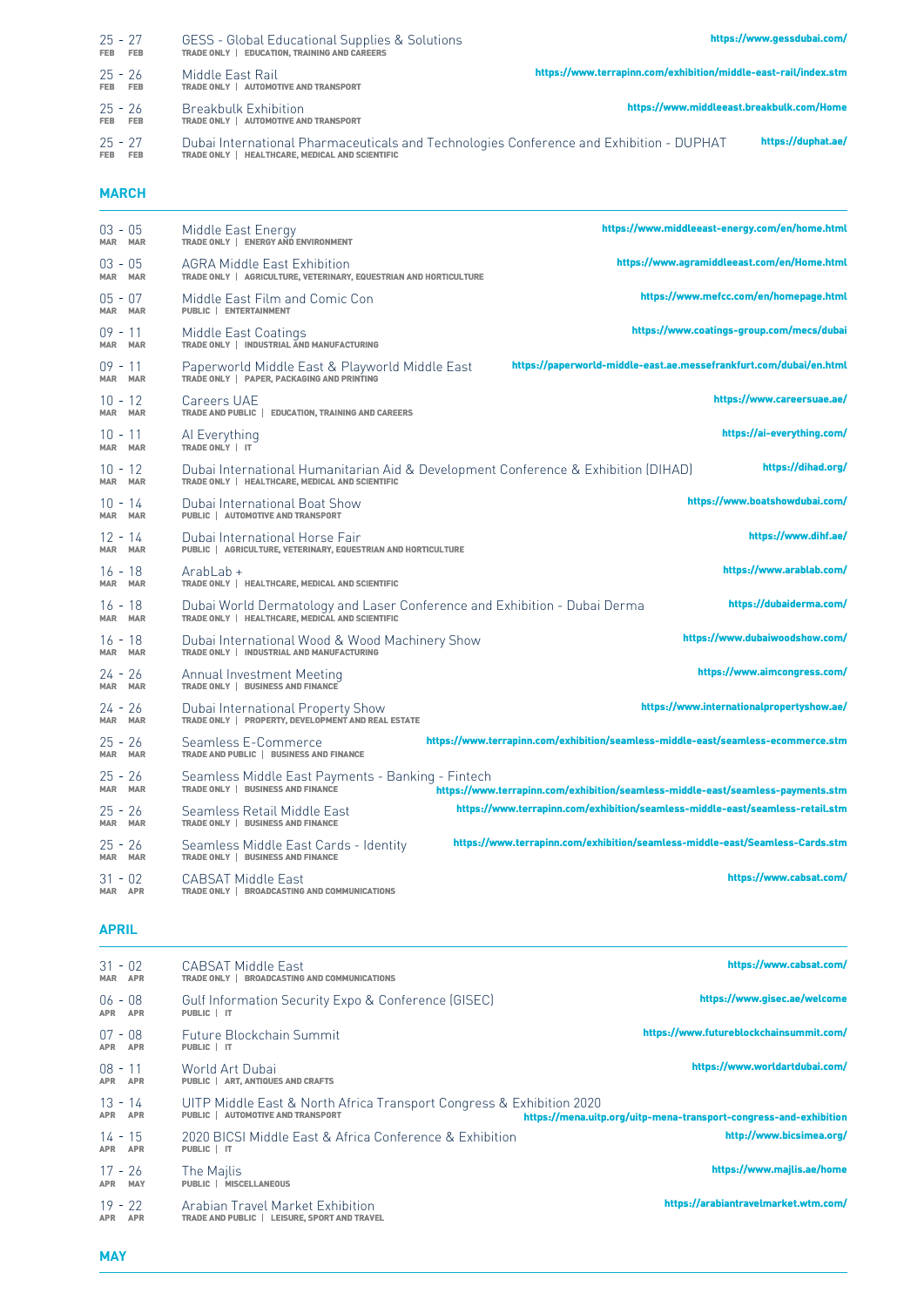| $17 - 26$<br><b>APR MAY</b>           | The Majlis<br>PUBLIC   MISCELLANEOUS                                                                                                                                                                                                       | https://www.majlis.ae/home                                               |
|---------------------------------------|--------------------------------------------------------------------------------------------------------------------------------------------------------------------------------------------------------------------------------------------|--------------------------------------------------------------------------|
| $31 - 02$<br><b>MAY JUN</b>           | Beauty World Middle East and Wellness & Spa Exhibition<br>TRADE ONLY   BEAUTY, BRIDAL, CLOTHING AND ACCESSORIES                                                                                                                            | https://beautyworld-middle-east.ae.messefrankfurt.com/dubai/en.html      |
| <b>JUNE</b>                           |                                                                                                                                                                                                                                            |                                                                          |
| $31 - 02$<br><b>MAY JUN</b>           | Beauty World Middle East and Wellness & Spa Exhibition<br>TRADE ONLY   BEAUTY, BRIDAL, CLOTHING AND ACCESSORIES                                                                                                                            | https://beautyworld-middle-east.ae.messefrankfurt.com/dubai/en.html      |
| $03 - 05$<br><b>JUN</b><br><b>JUN</b> | World Vape Show<br><b>PUBLIC   CONSUMER GOODS</b>                                                                                                                                                                                          | https://worldvapeshow.com/                                               |
| $07 - 09$<br><b>JUN</b><br><b>JUN</b> | Automechanika Middle East<br>https://automechanika-dubai.ae.messefrankfurt.com/dubai/en.html?<br>utm_source=dwtc&utm_medium=website&utm_campaign=eventlisting&utm_term=dwtcweb&utm_content=dwtcweb<br>TRADEONLY   AUTOMOTIVE AND TRANSPORT |                                                                          |
| $07 - 09$<br><b>JUN JUN</b>           | Hardware & Tools Middle East<br>TRADE ONLY   BUILDING, CONSTRUCTION AND FACILITY MANAGEMENT                                                                                                                                                | https://hardwareandtools-middle-east.ae.messefrankfurt.com/dubai/en.html |
| $08 - 11$<br><b>JUN</b><br><b>JUN</b> | International Organization of Securities Commissions - IOSCO Annual Conference<br>PUBLIC   SECURITY, SAFETY AND DEFENCE                                                                                                                    | https://www.iosco.org/                                                   |
| $17 - 20$<br><b>JUN AUG</b>           | Dubai Sports World<br>PUBLIC   LEISURE, SPORT AND TRAVEL                                                                                                                                                                                   | https://www.dubaisportsworld.ae/pages/dswhome                            |
| $22 - 24$<br><b>JUN JUN</b>           | Airport Show & Global Airport Leaders Forum<br>TRADE ONLY   AUTOMOTIVE AND TRANSPORT                                                                                                                                                       | https://www.theairportshow.com/en-gb.html                                |
| <b>JULY</b>                           |                                                                                                                                                                                                                                            |                                                                          |
| $17 - 20$<br><b>JUN AUG</b>           | Dubai Sports World<br>PUBLIC   LEISURE, SPORT AND TRAVEL                                                                                                                                                                                   | https://www.dubaisportsworld.ae/pages/dswhome                            |

| $17 - 20$      | Dubai Sports World                        | https://www.dubaisportsworld.ae/pages/dswhome |
|----------------|-------------------------------------------|-----------------------------------------------|
| <b>JUN AUG</b> | <b>PUBLIC   LEISURE, SPORT AND TRAVEL</b> |                                               |

#### AUGUST

| $07 - 09$<br><b>SEP</b> | <b>SEP</b> | The Elevator Show<br>PUBLIC   BUILDING, CONSTRUCTION AND FACILITY MANAGEMENT | https://www.elevatorshowdubai.com/ |
|-------------------------|------------|------------------------------------------------------------------------------|------------------------------------|
| 14 - 16<br><b>SEP</b>   | <b>SEP</b> | The Leisure show<br>TRADE ONLY   LEISURE, SPORT AND TRAVEL                   | https://www.theleisureshow.com/    |
| 14 - 16<br><b>SEP</b>   | <b>SEP</b> | The Hotel Show<br>TRADE ONLY   FOOD, HOTEL AND CATERING                      | https://www.dmgevents.com/         |
| $14 - 16$<br><b>SEP</b> | <b>SEP</b> | Workspace<br>TRADE ONLY   GIFTS AND INTERIORS                                |                                    |
| $14 - 16$<br><b>SEP</b> | <b>SEP</b> | Index Exhibition<br>TRADE ONLY   GIFTS AND INTERIORS                         | https://www.indexexhibition.com/   |
| $27 - 30$<br><b>SEP</b> | <b>SEP</b> | <b>Gitex Future Stars</b><br>TRADE ONLY   IT                                 | https://www.gitexfuturestars.com/  |
| $27 - 01$<br><b>SEP</b> | <b>OCT</b> | Gitex Technology Week<br>TRADE ONLY   IT                                     | https://www.gitex.com/             |

## **OCTOBER**

## SEPTEMBER

| https://www.gitex.com/               | Gitex Technology Week<br>TRADE ONLY   IT                                                                          | $27 - 01$<br><b>OCT</b> | <b>SEP</b> |
|--------------------------------------|-------------------------------------------------------------------------------------------------------------------|-------------------------|------------|
| https://www.gitexshopperdubai.com/   | GITEX Shopper<br>PUBLIC   IT                                                                                      | $06 - 10$<br><b>OCT</b> | <b>OCT</b> |
| http://i-c-c-s.org/                  | Meeting of International Children's Continence Society-ICCS<br><b>PUBLIC   HEALTHCARE, MEDICAL AND SCIENTIFIC</b> | $26 - 29$<br>OCT OCT    |            |
| http://www.gulfoodmanufacturing.com/ | Gulfood Manufacturing<br><b>FOOD, HOTEL AND CATERING</b><br><b>TRADE ONLY</b>                                     | $27 - 29$<br><b>OCT</b> | <b>OCT</b> |
| https://www.yummexme.com/            | Yummex Middle East<br><b>FOOD, HOTEL AND CATERING</b><br><b>TRADE ONLY</b>                                        | $27 - 29$<br><b>OCT</b> | <b>OCT</b> |
|                                      | Private Label and Licensing Middle East<br>TRADE ONLY   FOOD, HOTEL AND CATERING                                  | $27 - 29$<br><b>OCT</b> | <b>OCT</b> |

| $10 - 12$<br>NOV NOV | Middle East Cleaning Technology Week<br>TRADE ONLY   BUILDING, CONSTRUCTION AND FACILITY MANAGEMENT | https://middle-east-cleaning-technology-week.ae.messefrankfurt.com/dubai/en.html |
|----------------------|-----------------------------------------------------------------------------------------------------|----------------------------------------------------------------------------------|
| $15 - 17$<br>NOV NOV | World Down Syndrome Congress Dubai 2020<br>TRADE ONLY   HEALTHCARE, MEDICAL AND SCIENTIFIC          |                                                                                  |

NOVEMBER